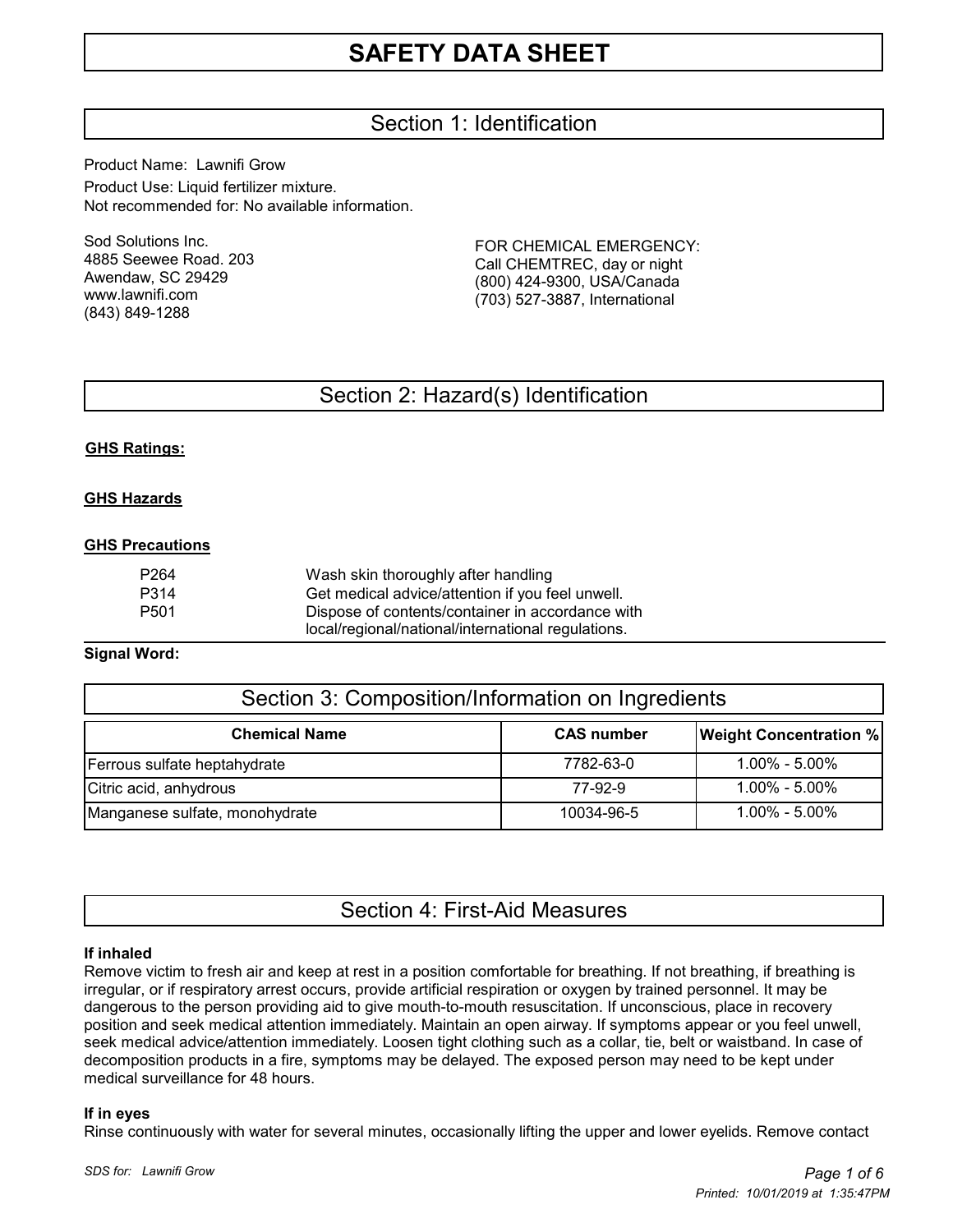lenses if present and easy to do, continue rinsing. Seek medical advice/attention immediately.

#### **If on skin (or hair)**

Remove immediately all contaminated clothing. Rinse skin with plenty of soap and water for several minutes. If irritation/rash develops or persists, seek medical advice/attention immediately. Wash contaminated clothing before reuse.

#### **If swallowed**

Seek immediate medical advice/attention. Call a poison control center or physician. Rinse mouth with water. Remove dentures, if any. Move victim to fresh air and keep at rest in a position comfortable for breathing. If the person is conscious, give small quantities of water to drink. Stop if the exposed person feels sick as vomiting may be dangerous. Do not induce vomiting unless directed to do so by medical personnel. If vomiting occurs, the head should be kept low so that vomit does not enter the lungs. Never give anything by mouth to an unconscious person. If unconscious, place victim in recovery position and seek medical attention immediately. Maintain an open airway. Loosen tight clothing such as collar, tie, belt or waistband.

#### **Most important symptoms and effects, both acute and delayed**

The most important known symptoms and effects are described in section 11.

#### **Indication of any immediate medical attention and special treatment needed**

Provide general supportive measures and treat symptomatically. Symptoms may be delayed.

#### **General information**

Ensure that medical personnel are aware of the material(s) involved, and take precautions to protect themselves. Show this safety data sheet to the doctor in attendance.

## Section 5: Fire-Fighting Measures

#### **Suitable extinguishing media**

Water fog. Water spray. Dry chemical. Carbon dioxide (CO2). Foam.

#### **Unsuitable extinguishing media**

None known.

#### **Special hazards arising from the chemical(s)**

None known.

#### **Hazardous combustion products**

See section 10.

#### **Firefighting**

If evacuation of personnel is necessary, evacuate to an upwind area. Decontaminate personnel and equipment with a water wash-down after fire and smoke exposure.

#### **Fire fighting equipment**

Firemen and emergency responders: wear full turnout gear or Level A equipment, including positive-pressure, selfcontained breathing apparatus (SCBA).

## Section 6: Accidental Release Measures

#### **Personal precautions, protective equipment and emergency procedures**

Keep unnecessary personnel away from the contaminated area. Avoid breathing vapors, mist or gas. Ensure adequate ventilation. Wear suitable protective clothing. For personal protection, see section 8.

#### **Small spills**

Ventilate the contaminated area. Wipe up with absorbent material or mix the appropriate sorbent into the spilled material. Use an absorbent like sawdust for aqueous, waterborne, and solvent-borne coatings. Collect the saturated towels or sorbent and transfer into a covered container.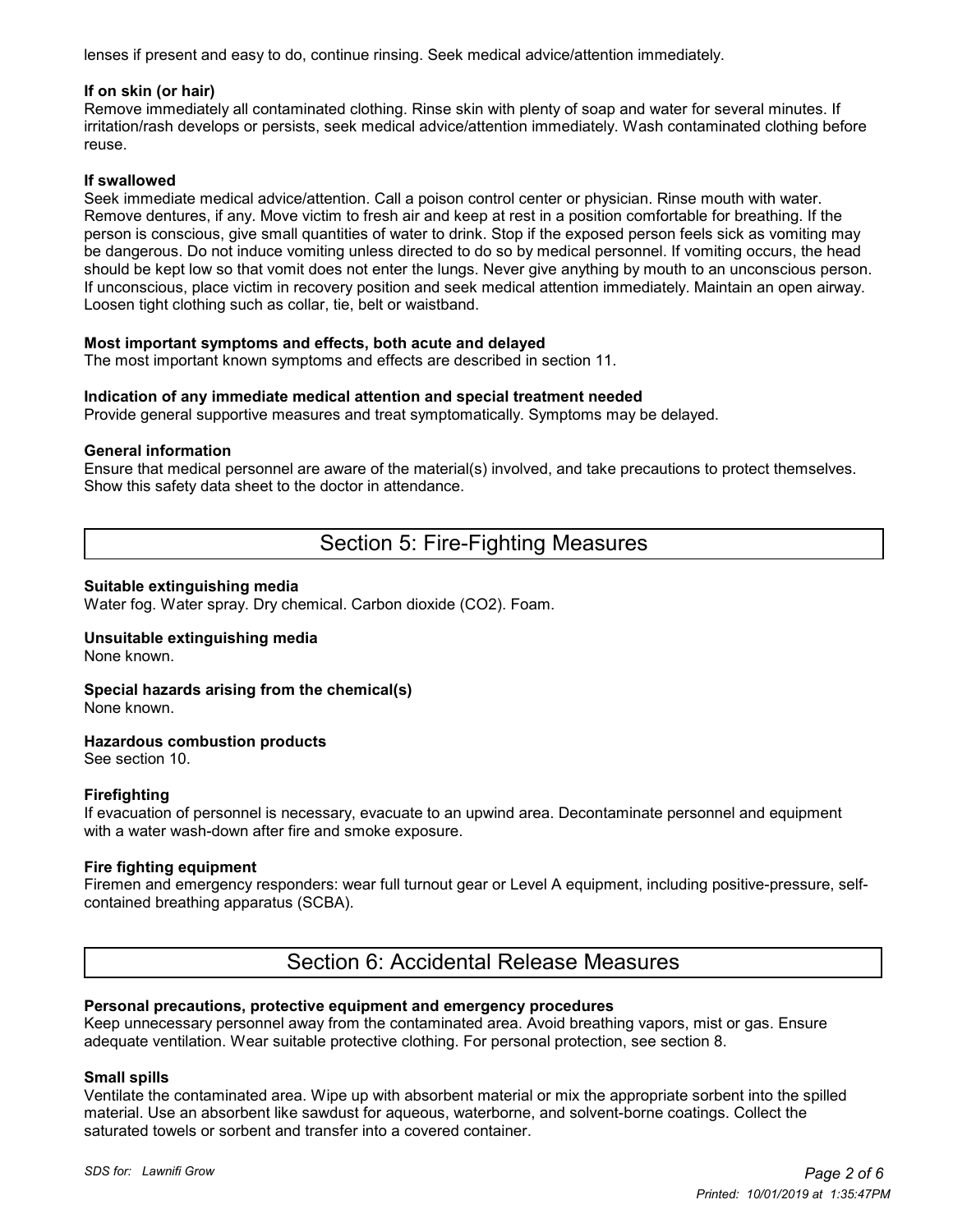#### **Large spills**

Prevent this material from entering sewers and watercourses by diking or impounding the spilled material. Ventilate the contaminated area. Mix the appropriate sorbent into the spilled material. Use an absorbent like sawdust for aqueous, waterborne, and solvent-borne coatings. Collect the saturated sorbent and transfer it into a covered container.

Steel containers are acceptable for all acid-free wastes. Use suitable plastic containers for acid-bearing wastes. Dispose of the waste in compliance with all Federal, state, regional, and local regulations.

## Section 7: Handling and Storage

#### **Precautions for safe handling**

Avoid inhalation of vapors/spray and contact with skin and eyes. Do not ingest. Use only with adequate ventilation.

Observe good industrial hygiene practices. Eating, drinking, and smoking should be prohibited in areas where this material is handled, stored, or processed. Workers should wash hands and face, before eating, drinking, and smoking. Remove contaminated clothing and protective equipment before entering eating areas.

#### **Conditions for safe storage, including any incompatibilities**

Prevent from freezing. Do not store above 120 F (49 C). Store in original container protected from direct sunlight in a dry, cool and well-ventilated area, away from incompatible materials (see section 10) and food and drink.

| Section 8: Exposure Controls / Personal Protection |                                                                                                                                                                                 |                                                                                                                                                                                                                                  |                                                                                                                                                                                  |  |  |  |
|----------------------------------------------------|---------------------------------------------------------------------------------------------------------------------------------------------------------------------------------|----------------------------------------------------------------------------------------------------------------------------------------------------------------------------------------------------------------------------------|----------------------------------------------------------------------------------------------------------------------------------------------------------------------------------|--|--|--|
| <b>Chemical Name / CAS No.</b>                     | <b>OSHA Exposure Limits</b>                                                                                                                                                     | <b>ACGIH Exposure Limits</b>                                                                                                                                                                                                     | <b>Other Exposure Limits</b>                                                                                                                                                     |  |  |  |
| l Ferrous sulfate<br>heptahydrate<br>7782-63-0     | Not Established                                                                                                                                                                 | Not Established                                                                                                                                                                                                                  | Not Established                                                                                                                                                                  |  |  |  |
| Citric acid, anhydrous<br>77-92-9                  | TWA: 15 mg/m3 (Total dust),<br>5 mg/m3 (Respirable fraction)                                                                                                                    | Not Established                                                                                                                                                                                                                  | DFG MAKs:<br>TWA: 4 mg/m3 (Total<br>dust),<br>1.5 mg/m3 (Respirable<br>fraction)                                                                                                 |  |  |  |
| Manganese sulfate,<br>monohydrate<br>10034-96-5    | STEL: 5 mg/m3, ceiling<br>(fume & manganese,<br>elemental & inorganic<br>compounds, as Mn); Vacated<br>1989 PEL:<br>TWA = $1 \text{ mg/m}$ 3 (fume);<br>$STEL = 3 mg/m3$ (fume) | TWA: $0.2 \text{ mg/m}$ 3 (fume<br>and manganese, elemental<br>& inorganic compounds, as<br>Mn);<br>Notice of Intended Change:<br>0.03 (respirable fraction)<br>(fume & manganese,<br>elemental & inorganic<br>compounds, as Mn) | DFG MAKs:<br>TWA: 0.5 mg/m3,<br>Ceiling. Peak: 3 MAK,<br>15 minutes, avg value,<br>1-hr interval (fume)<br>NIOSH:<br>TWA: $1 \text{ mg/m}$ 3<br>STEL: 3 mg/m3<br>IDHL: 500 mg/m3 |  |  |  |

#### **Appropriate engineering controls**

Handle in accordance with good industrial hygiene and safety practice. Wash hands before breaks and at the end of the workday.

#### **Ventilation**

Good general ventilation should be used. Ventilation rates should be matched to conditions. If applicable, use process enclosures, local exhaust ventilation, or other engineering controls to maintain airborne levels below recommended exposure limits. If exposure limits have not been established, maintain airborne levels to an acceptable level.

#### **Personal protective equipment**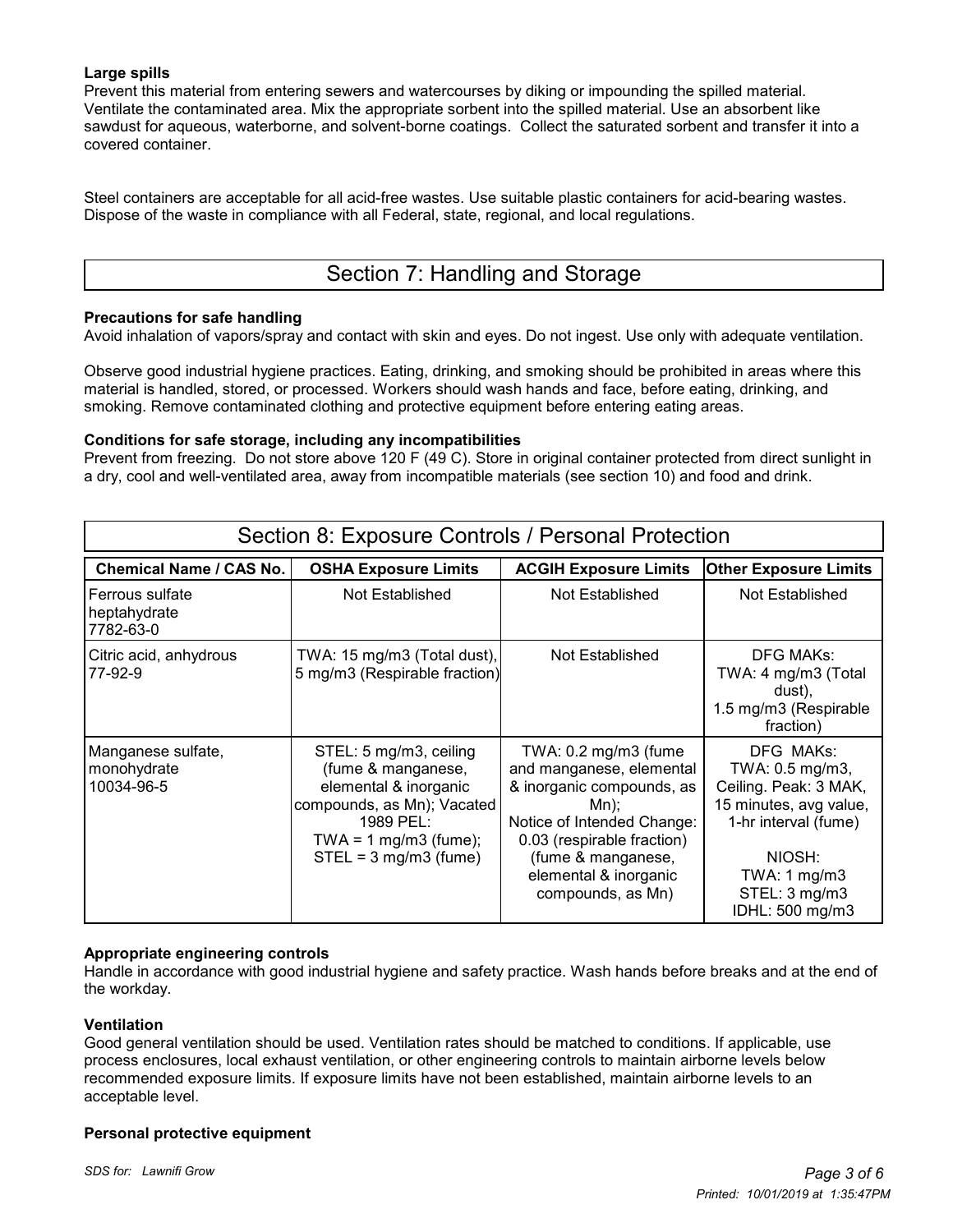#### **Eye/face protection**

 Splash goggles are recommended. Avoid contact with eyes. If extra protection is required, wear a face shield over the splash goggles. Face shields are effective only if worn in addition to splash goggles.

#### **Hand protection**

 Wear chemical-resistant gloves (butyl rubber or neoprene). Protective gloves should be inspected frequently and discarded when they exhibit cuts, tears, pinholes, or signs of excessive wear. Wash and dry hands after use.

#### **Body protection**

Wear appropriate clothing to prevent repeated or prolonged skin contact.

#### **Respiratory protection**

 In case of insufficient ventilation, wear suitable respiratory equipment. Chemical respirator with organic vapor cartridge.

## Section 9: Physical and Chemical Properties

**Melting point/Freezing point:** No Data **Evaporation rate:** No Data **Partition coefficient (n-** No Data **octanol/water):**

**Appearance:** Green liquid **Explosive limits:** No Data **Odor:** No Data **Vapor pressure:** No Data **Odor threshold:** No Data **Vapor density:** No Data **pH** 3.3 - 5.8 **Relative density:** No Data **Specific gravity:** 1.312 **Solubility:** No Data **Boiling point:** No Data **Boiling range:** No Data **Flash Point:** No Data **Autoignition <b>temperature:** No Data **Flammability:** No Data **Decomposition temperature:** No Data **Viscosity:** No Data

## Section 10: Stability and Reactivity

## **Chemical stability**

**STABLE** 

#### **Incompatible materials**

Citric acid when wet or in a solution is corrosive to brass, copper, zinc, aluminum and their alloys, lead, cast iron and steel (not stainless steel). Metal nitrates Oxidizing agents Strong bases (sodium / potassium / barium hydroxides) Powdered metals Strong acids (hydrochloric, nitric, sulfuric, hydrobromic, hydroiodic, perchloric) Strong oxidizing agents

#### **Hazardous decomposition**

Acrid smoke Carbon dioxide Carbon monoxide Irritating fumes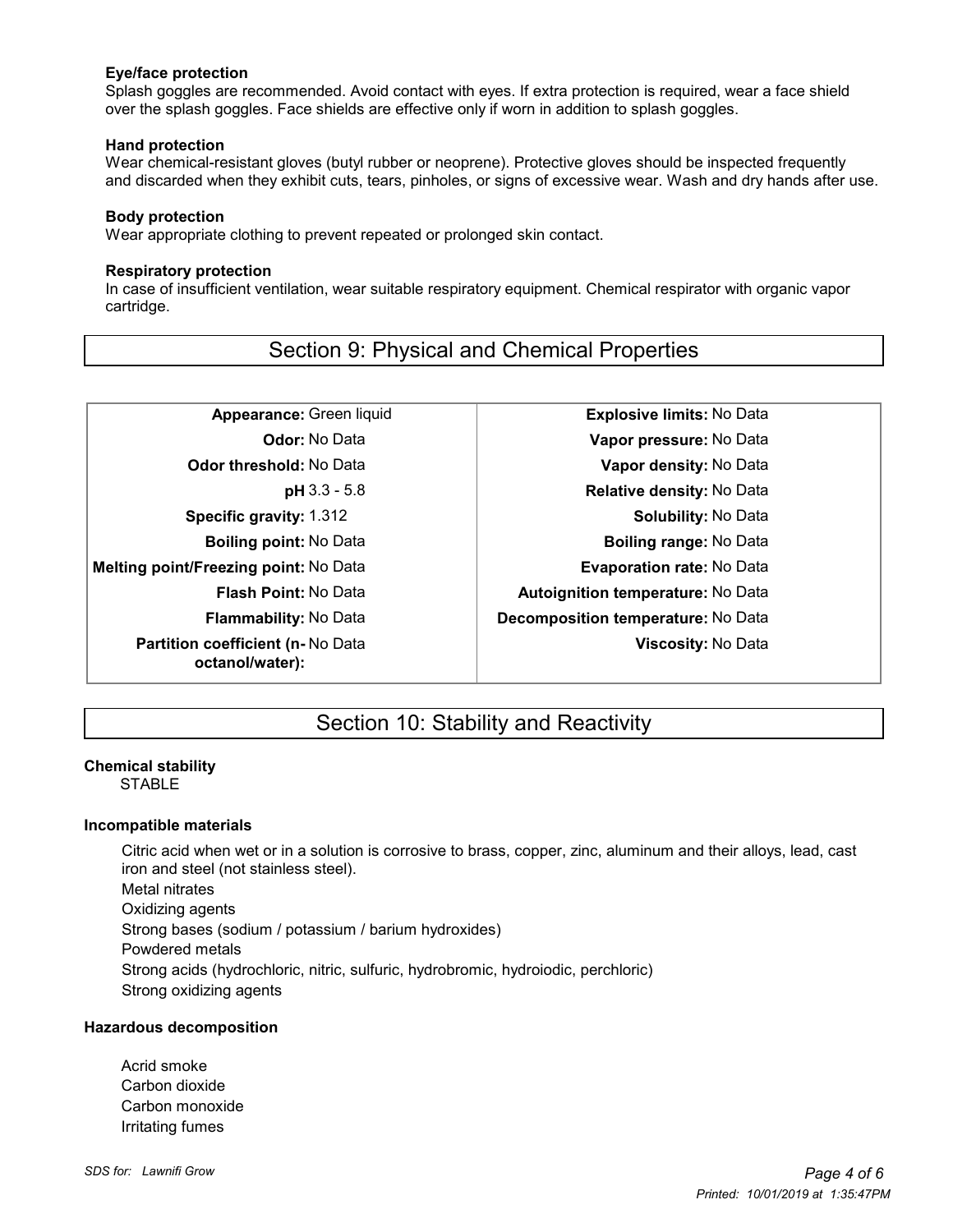#### Hazardous polymerization will not occur.

# Section 11: Toxicological Information

#### **Mixture Toxicity**

Oral Toxicity LD50: 4,534mg/kg

### **Component Toxicity**

7782-63-0 Ferrous sulfate heptahydrate Oral LD50: 1,520 mg/kg (mouse)

#### **Likely routes of exposure**

Inhalation Skin contact Eye contact Ingestion

#### **Exposure may affect the following organs**

Blood Kidneys Liver Central Nervous System Skin

#### **Effects of exposure**

 **Ingestion** Ingestion may cause gastrointestinal irritation. Symptoms can include nausea, diarrhea, vomiting, and abdominal pain.

 **Skin contact** May cause irritation to the skin. Symptoms can include pain, itching and/or redness.

 **Inhalation** May cause respiratory irritation. Symptoms can include sore throat, coughing, sneezing, and labored breathing.

 **Eye contact** May cause eye irritation. Symptoms can include irritation, pain, watering and/or redness.

#### **Conditions aggravated**

No data available

#### **Carcinogenicity**

The following chemicals comprise 0.1% or more of this mixture and are listed and/or classified as carcinogens or potential carcinogens by NTP, IARC, OSHA, or ACGIH.

| CAS Number                         | Description | % Weight | Carcinogen Rating |  |  |  |
|------------------------------------|-------------|----------|-------------------|--|--|--|
| None                               |             |          | N/A               |  |  |  |
| Section 12: Ecological Information |             |          |                   |  |  |  |

**Ecotoxicity** No data available

**Persistence and degradability** No data available

**Bioaccumulative potential** No data available

**Mobility in soil** No data available

#### **Other adverse effects**